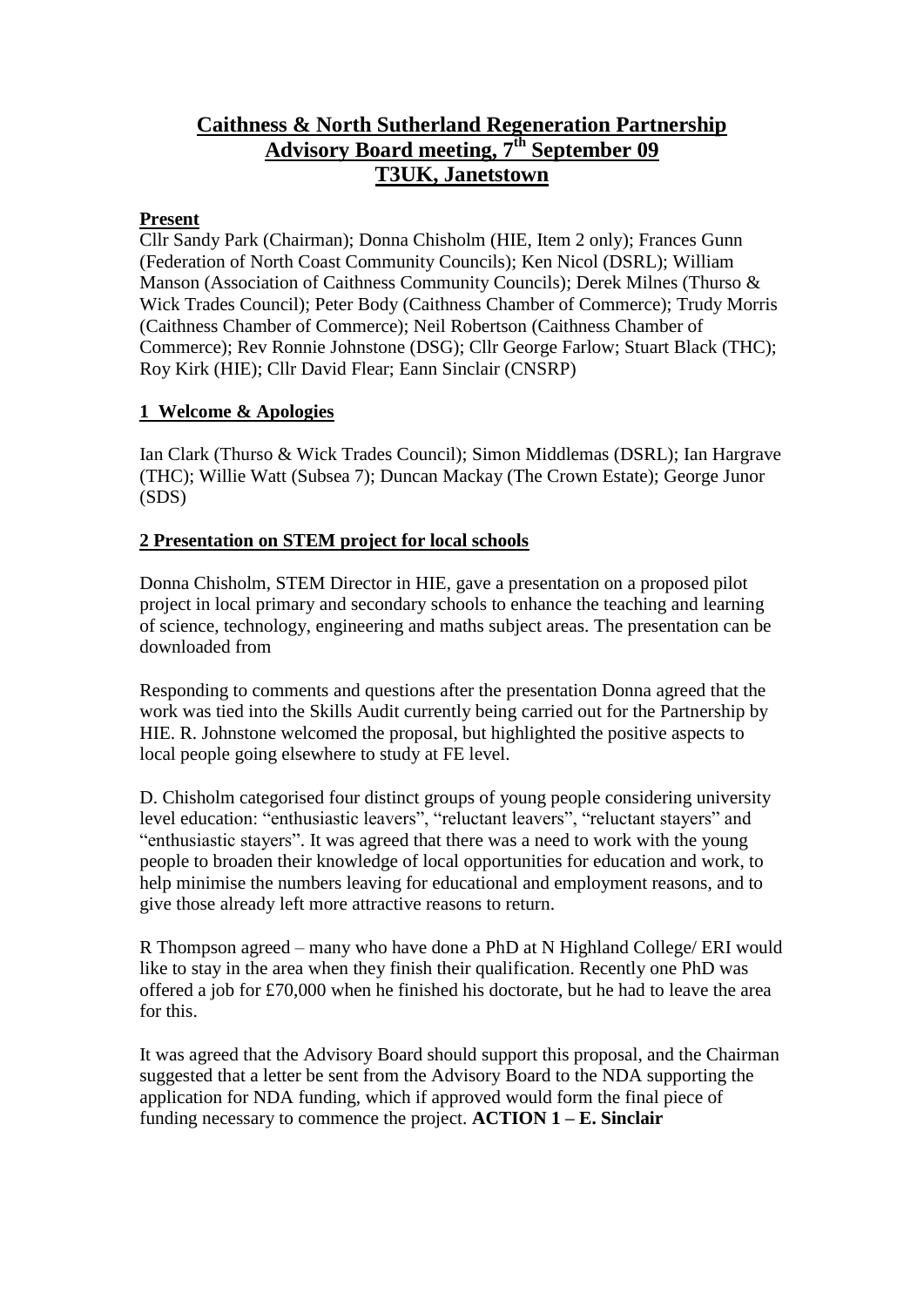Stuart Black also offered to check on the current position with the Fairer Scotland fund. **ACTION 2 – S. Black**

## **3 Minutes of previous meeting**

Trudy Morris & Stephen Sutherland had been missed off the list of attendees. The final minute would address this. **ACTION 3 – I. Gunn**. The minute was otherwise agreed as a true record of the meeting.

## **4 Matters arising**

R Johnstone asked if reasons had been given for neither Thurso or Wick being awarded funds from the Town Centre Regeneration Fund? S Black replied that there were bids for over £100 million, it was very over subscribed. However, Highland Council has submitted new bids for both towns into the  $2<sup>nd</sup>$  round of the Fund. Results of this should be known during September.

E Sinclair reported that after the last Advisory Board in June he had raised with the Executive Board the issues of additional resource for both Communications and Programming. The Partnership has been offered a short-term resource for Programming from UKAEA, and E Sinclair will be working with this person over the coming weeks to produce a fuller version of the Programme plan. The Executive Board also agreed on a brief for a communications resource, and this will go out to tender after this week's Executive Board meeting.

#### **5 Updates from members:**

Cllr D Flear asked about the National Nuclear Archive, having seen it in the Action Plan. Attracting the project to Caithness was a collective effort from Council, HIE, DSG and others. However, since then there seemed to have been less and less local involvement. Cllr Flear had heard that a project board had been brought together but there was no Highland Councillor on it.

E Sinclair said that the NNA project was now back under local NDA responsibility, and DSRL had been tasked with scoping the project. A Project Manager has been employed by DSRL, and the scoping work should be completed by December. Ken Nicol agreed to take Cllr Flear's views back to DSRL. **ACTION 4 – K. Nicol**.

It was also suggested that the Project Manager might be able to present his scoping results to the Advisory Board meeting on  $27<sup>th</sup>$  November. **ACTION**  $5 - K$ . Nicol to discuss with PM.

Assoc of Caithness Community Councils: W Manson said that Louise Smith is to present on Pentland Firth progress at the next Association meeting. He agreed to give feedback to AB members. **ACTION 6 – W Manson**

Caithness Chamber of Commerce: T Morris said that CCoC now had a new Board and introduced Neil Robertson as its new Chair. She thanked outgoing Chair Peter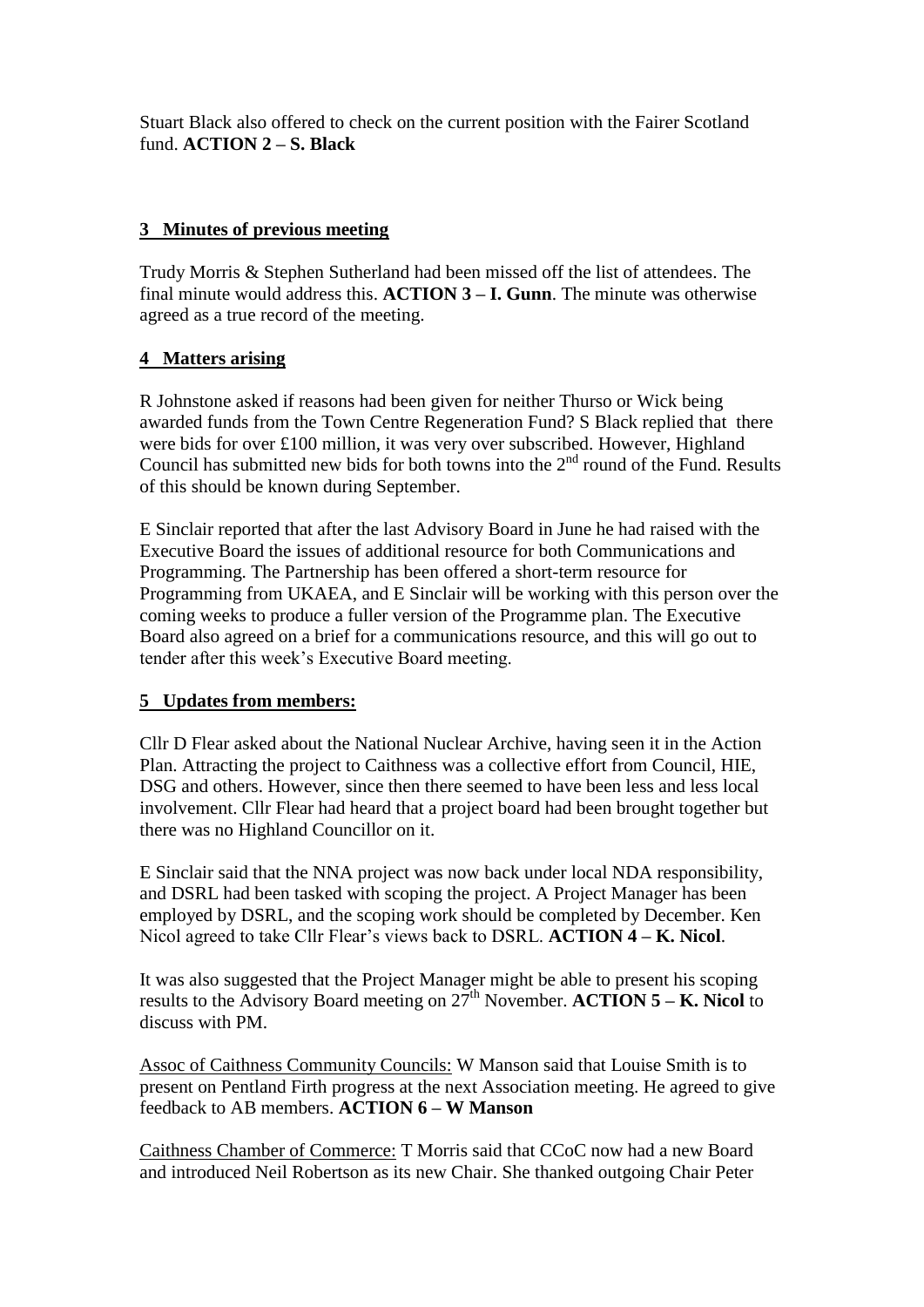Body for the work in getting the Chamber to this point. A new member of Staff started, allowing Trudy to focus on the strategic development of the Chamber. The Chamber has 82 members – well on target to achieve 120 by the end of the year. A first newsletter was published in the Executive magazine. A number of events have also been held, and efforts are being made to secure space at All-Energy in Aberdeen next year.

T Morris went on to say that some members are concerned about renewables. There is concern about how recent announcements at Nigg and EMEC will affect Caithness. Businesses need to know that Nigg & Orkney won't take away from Caithness, and are looking for assurances that Caithness won't lose out.

Members are also having a problem with the Councils procurement policies – there is a feeling that it may be working against small businesses, both in terms of being aware of opportunities to tender, and in managing the pre-qualification process. She stressed that this was not just a local issue, and had been taken up by the Chambers of Commerce nationally. S Black agreed to take this back to Council colleagues. **ACTION 7 – S Black**

Dounreay Site Restoration Ltd/ National Skills Academy - Nuclear: K Nicol said DSRL is about to publish its socio-economic plan. Of the potential spin-out businesses mentioned in the plan the furthest advanced is the Analytical Laboratory. However, DSRL feels it requires additional entrepreneurial experience and is discussing possible with HIE some possible means of assistance. Through the NSA-N the area continues to have a number of students applying for bursaries.

Dounreay Stakeholders' Group: R Johnstone – the stakeholder group has had a major triumph thanks to Derek Milnes' work on the NDA's proposed Industry Day to commence the PBO competition for Dounreay. Those prospective bidders attending an industry day Edinburgh will now be required to attend a stakeholders' day in Caithness.

There is also a general concern about future budget settlements, and what impact this might have on NDA budgets for decommissioning.

North Highland College/ UHIMI: R Thompson highlighted two main areas of concern at present. Firstly the college is capped on its student numbers: last year it was 11.6% over this limit and this year it is 30% over the limit, with some 12,000 students now enrolled within NHC. There is particular pressure on everything related to engineering, fabrications and welding. The College is therefore trying to convince the Scottish Government to extend its additional funding for apprentices, as the funding announced seemed to have focused on the central belt rather than the Highlands & Islands. She felt that a letter of support from the Advisory Board might be helpful. R Thompson agreed to provide further details so a letter could be drafted. **ACTION 8 - R Thompson.** 

A parallel issue is the pressure on the staffing bill as the College expands. If NHC could pilot the worker trainer sooner rather than later that would be helpful.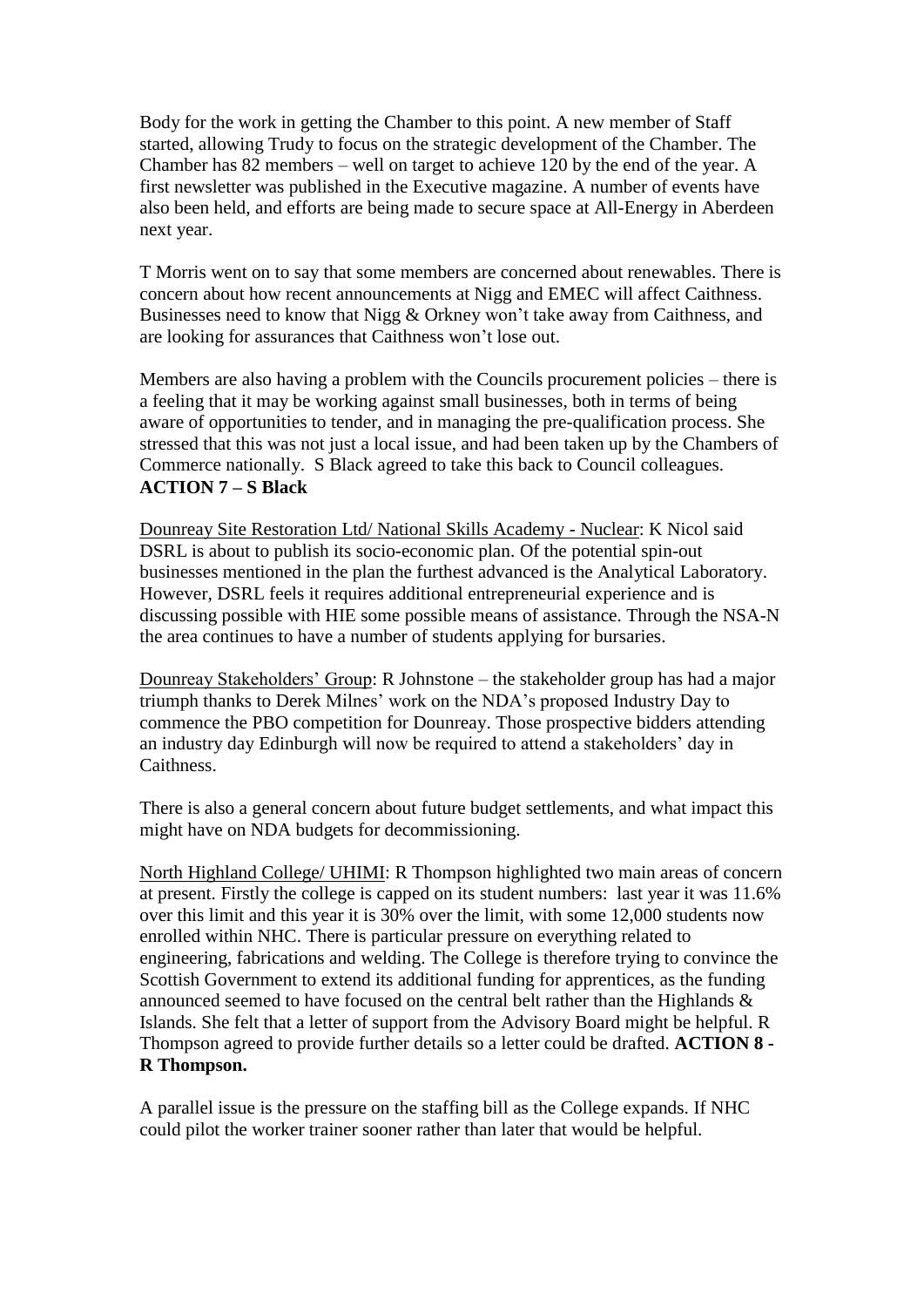Engineering Skills Centre will be operational for 2011, and the opening of the Centre for Energy & Environment will double the ERI's numbers. R Thompson reported that there had been a good response to the advertisement of the Principals job, and there will be an appropriate handover period.

The Chairman thanked Rosemary for her contribution to the development of the College.

HIE: R Kirk said that the HIE board had held its recent meeting in Wick - the first time in 2 years the Board has met outside Inverness. He referred to the meeting earlier in the morning with Lord Hunt, the UK Energy Minister. The meeting had been organised by John Thurso MP, and R Kirk felt those present had put forward a very strong case for the area's energy aspirations. Cllr Flear and E Sinclair had also attended, and they agreed that it had been a worthwhile meeting.

The Chairman noted that HIE Chief Executive Sandy Cumming had been unwell and remained off work. He asked members if they felt it would be appropriate to send the Board's best wishes. It was agreed that a note be sent to Sandy Cumming wishing him well. **ACTION 9 – E Sinclair**

CVS North: F Gunn said that CVS North had recently had its AGM, at which E Sinclair had been the guest speaker. She also said that she had spoken to some local teachers who are keen to see the STEM project move ahead, although they did have some concerns about the result being an increased workload. F Gunn also raised continuing concerns about Broadband availability on the north coast. E Sinclair had spoken to HIE who were still working with Scottish Government and BT to agree timetables for the digitisation of exchanges to full ADSL. An announcement was expected by the end of September.

Cllr G Farlow: Cllr Farlow welcomed the chance to attend AB meetings. He echoed F Gunn's broadband concerns.

S Black said that consultations are starting for the Highland-wide Local Development Plan. The first was in Wick last week and the next is in Thurso. The consultation period is 12 weeks with a blog on the Highland Council website (at [www.hwldp.blogspot.com\)](http://www.hwldp.blogspot.com/). Consultation is also taking place on the Highland Coastal Development Strategy. Highland Council, Orkney Islands Council, HIE and the Crown Estate had a productive meeting last week looking at community benefit from marine energy.

#### **6 Caithness & north Sutherland Action Plan**

E Sinclair said that comments on the Action Plan from the last AB meeting were taken to the Executive Board meeting. The front of the document has been changed and is now the update report. However ES remained concerned with the element of the plan that related to the Pentland Firth. It is currently too vague in terms of deliverable actions and timescales. He is speaking to partners to find a way of clarifying it. Following the discussion around the points raised earlier by the Chamber of Commerce he agreed to raise this again at the Executive Board meeting on Thursday  $10^{th}$  September. **ACTION 10 – E Sinclair**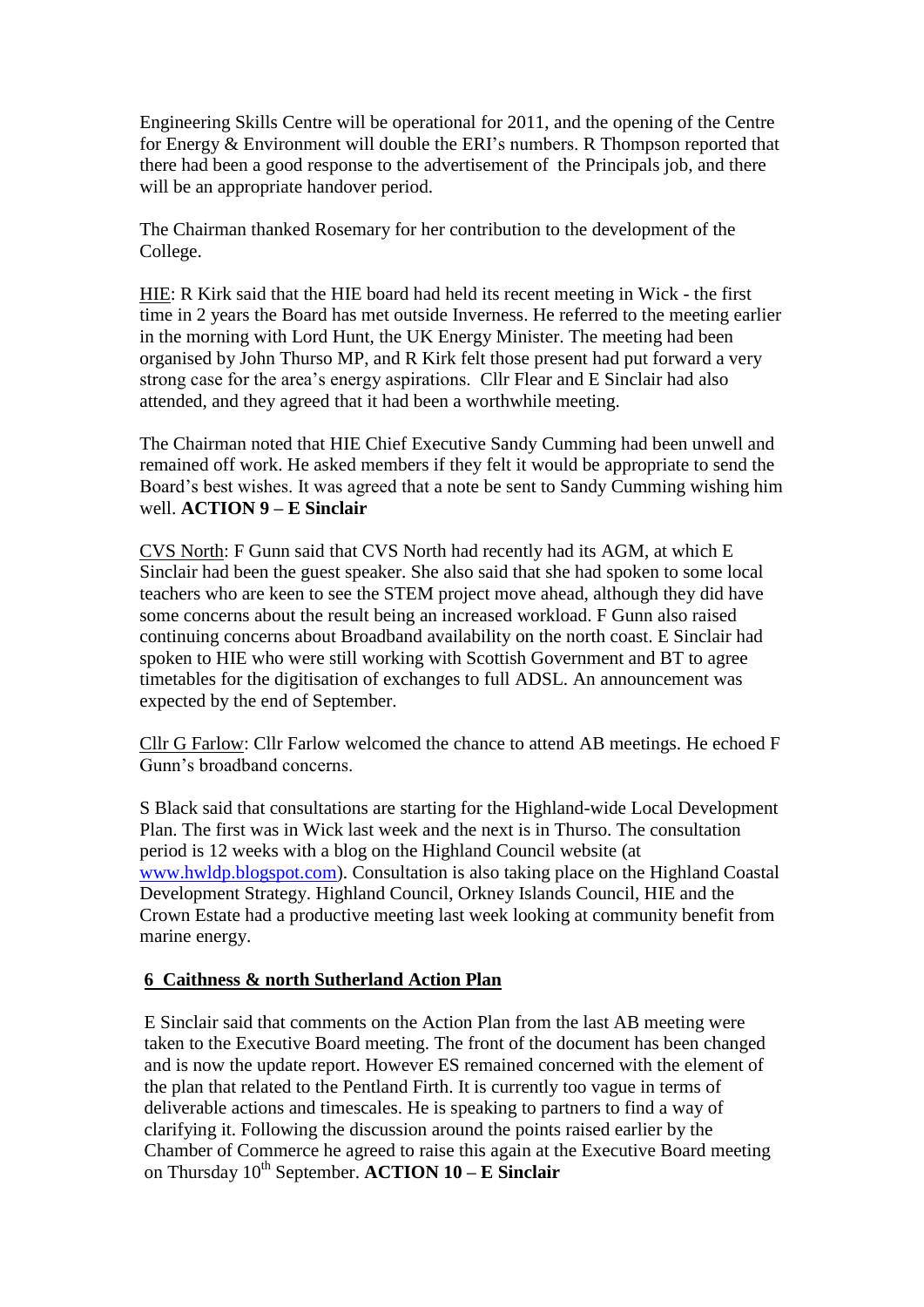T Morris asked if the Crown Estate would be announcing the successful companies at the Caithness Conference? ES felt that there would be an announcement regarding the number of leases being awarded, but it was unlikely that the names of the companies would be revealed until all contractual negotiations had finished.

R Thompson asked if we knew what the Crown Estate's assessment criteria were. ES said this is not known yet as it is part of the competition process.

S Black felt it would be useful to have a regular update on the agenda for the Pentland Firth project. ES said that R Kirk had a proposal to put to Board on that topic. R Kirk agreed that the Pentland Firth project was at a stage where more local advice and support would be very useful. He therefore proposed that the AB consider becoming the local Advisory Board for the Pentland Firth project. He felt that this might have the advantage of increasing local input to the project, as well as allowing the partners to communicate progress more effectively on a local level. ES felt that another advantage was that it would not involve setting up another group

R Johnstone said he was not opposed in principle to the idea, but felt it would be useful to take away the idea for consideration. Cllr Fear asked if R Kirk would prepare a short paper on this. R Kirk Agreed to circulate a paper to members. **ACTION 11 – R Kirk.**

#### **7 Inward Investment Update**

F Macpherson said that although the names of the remaining Pentland Firth developers were not officially known yet she continued working with a number of developers, and has invited some to come up and meet the local supply chain. Work continues with Atlantis Resources on their proposals to set up in the area. P Body said he had read that Atlantis could have a site on Hoy. Neither F Macpherson or R Kirk were aware of this story. Updated information on available office space in the area is currently being prepared. F Macpherson will be part of an SDI stand at the Tidal Today conference in London in November.

Contact has been made with an Aberdeen IT company looking to open an office in Caithness. This would have an initial 3 jobs attached.

A tourism accommodation study is being carried out, looking at the potential for (and impact of) budget chain hotel presence in Caithness.

# **8 Any Other Business:**

ES mentioned the Caithness Regeneration Conference on the  $1<sup>st</sup>$  of October. The final meeting of the Caithness Conference steering heard that there would be over 120 confirmed attendees. There will also be an exhibition area with around 14 different stand spaces. Jim Murphy MP has been confirmed as keynote speaker. Now waiting to hear if a senior Scottish Government Minister will be able to attend.

# **9 Date of Next Meeting**